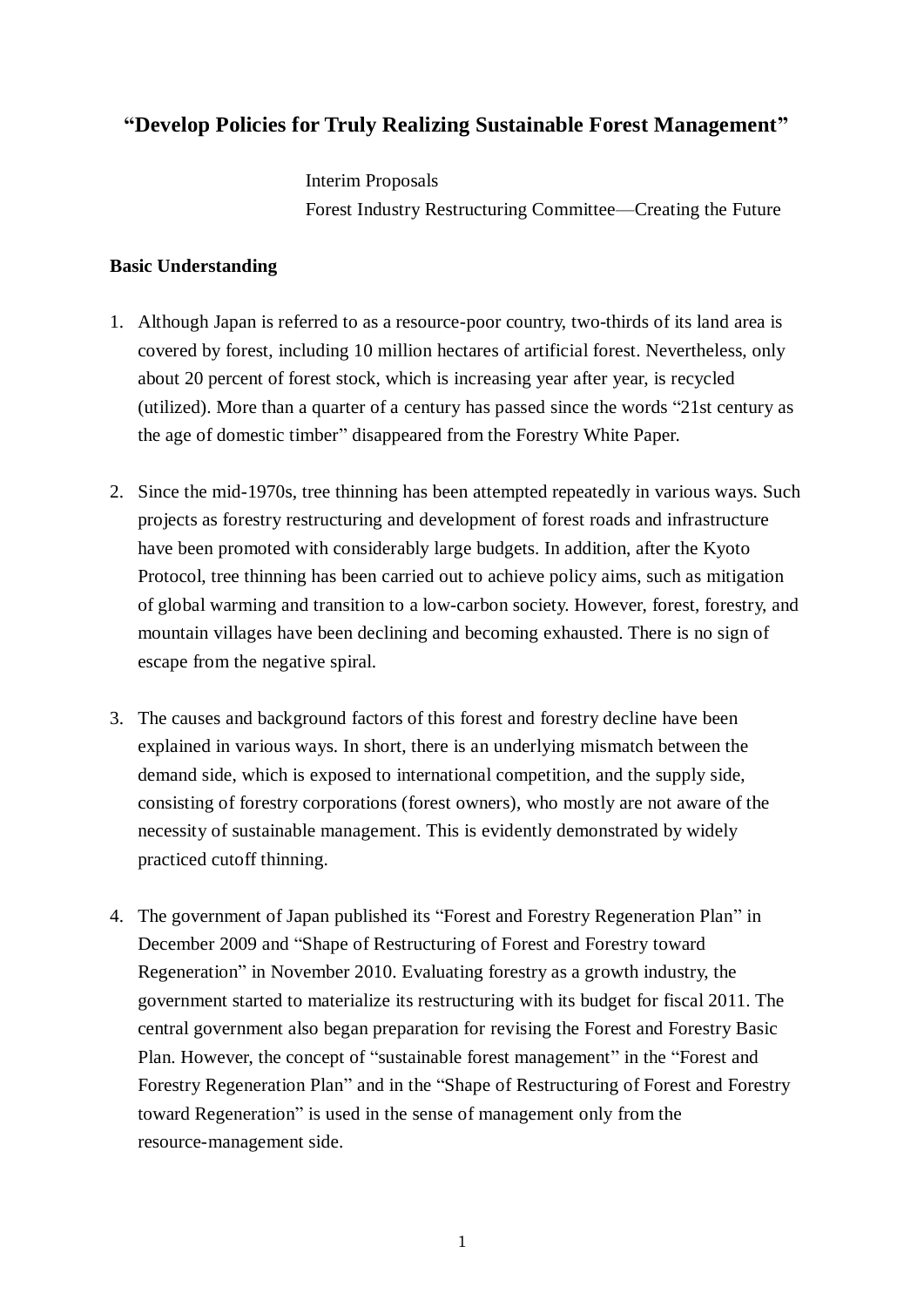5. We consider: "The forestry industry will become a growth industry that creates the future, leading to the birth of a recycling-based low-carbon society in line with the new policy aim, through realization of "sustainable forest management." This should not be only from the viewpoint of resource management but also from the viewpoint of making the industry effective. This will also make Japan a rich country that effectively utilizes forest."

With the basic understanding described above, we submit the following interim proposals. Continuing our studies further, we will submit final proposals that should be reflected in the national budget and measures for fiscal year 2012.

## Proposal I: Create comprehensive measures, including legal systems, to enable sustainable forest management.<sup>1</sup>

- 1. Establish criteria<sup>2</sup> for classifying forest into commercial forest and noncommercial forest (ecological forest). For individual regions (blocks),<sup>3</sup> provide management models for commercial forest to serve as a guide for forestry management entities in actively managing forest, and present a progress schedule for noncommercial forest toward converting it finally to natural forest that does not require management or care.
- 2. To direct forestry to market-oriented management, create demand<sup>4</sup> under a national strategy, encourage the supply side to make efforts to reduce costs and to be more creative, and provide an environment to cause economic matching<sup>5</sup> between the demand side and the supply side.
- 3. Provide legal systems (restricting property rights for public welfare) $<sup>6</sup>$  to enable</sup> improvement of road grids for productivity improvement (cost reduction) and to enable intensification of work and management entities.
- 4. In addition to legal systems in point 3 above, restructure the taxation system to review inheritance costs and ownership costs, which are largely disadvantageous for forestry owners compared with agriculture (inheritance tax payment extension system<sup>7</sup>).

<sup>&</sup>lt;sup>1.</sup> Management" used here does not simply mean forest resource management. It is equivalent to "management" or "administration" as used to mean an enterprise sustained as an industrial entity with imaginative and creative efforts under its own self-responsibility, irrespective of management style (business corporation, state-owned or publicly owned forest, public corporation, association, hamlet-owned forest, etc.).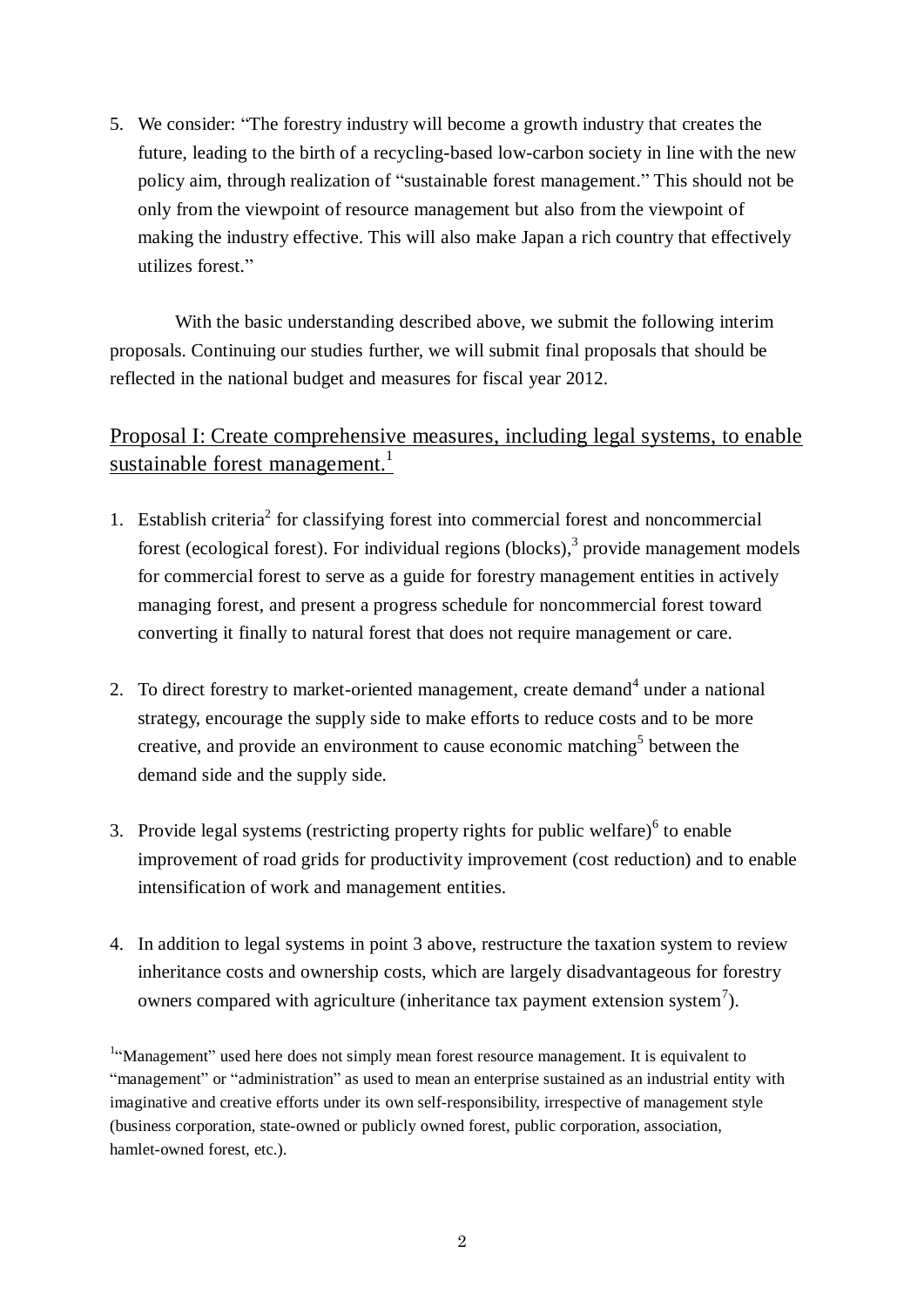<sup>2</sup>Criteria for classification may include: natural conditions such as geographical features, soil conditions and forest physiognomy, and social conditions such as world natural heritage site and national park status. The practical significance of forest classification is in identification of undertaking rules and review of public subsidization (for example, national subsidization of the full amount of expenses for converting noncommercial forest into natural forest that requires no management or care).

<sup>3</sup>Regions (blocks) may be, for example, Hokkaido, Tohoku, Hokuriku, Kanto, Chubu, Kinki, Chugoku, Shikoku, and Kyushu (including Okinawa).

<sup>4</sup>Regarding demand, "Forest Industry Study Group, Creating the Future" submitted a report.

 $54$ <sup>-Conomic matching" means: It is important that both demand-side requirements and supply-side</sup> requirements are satisfied at the same time. For example, the demand side may require that, for example, production of woody biomass (in pellets) be internationally competitive, while the supply side may require that forest management be profitable. It was the result of economic mismatch between the demand side and the supply side that thinning was not effectively utilized for forest management.

<sup>6</sup>Provision of legal systems is to be based on the idea that certain restrictions should be imposed on private property rights from the viewpoint of public welfare, considering forest to be the nation's shared resource and property. Points of legal systems are: (1) streamlining forest information and completing cadastral surveys, (2) separating ownership and utilization (management) to permit forest intensification even in the absence of an owner.

 $^{7}$ In the case of agriculture, even "utilization" of farm land can be subjected to tax payment extension.

# Proposal II: Take transitional measures to make the effect of Proposal I continue and to establish a recycling society.

1. It will take a long time before the measures under Proposal I become effective to establish the foundation of sustainable forest management (management models for individual blocks) and the forest industry grows to be internationally competitive. The successful realization of sustainable forest management will serve as the infrastructure of a recycling-based low-carbon society.

Reforestation to be done after trimming will be extremely important for achieving the purpose of this policy. In order to ensure reforestation is conducted in a reliable manner, provide backup<sup>8</sup> for strengthening a financial and management structure that permits low-cost production to take place.

2. Streamline the safety net<sup>9</sup> to cope with situations beyond self-responsibility.

 ${}^{8}$ Examples of backup for strengthening the financial and management structure: (1) political financing and taxation for road-improving expenses, employed labor expenses, and capital spending; (2) supply of